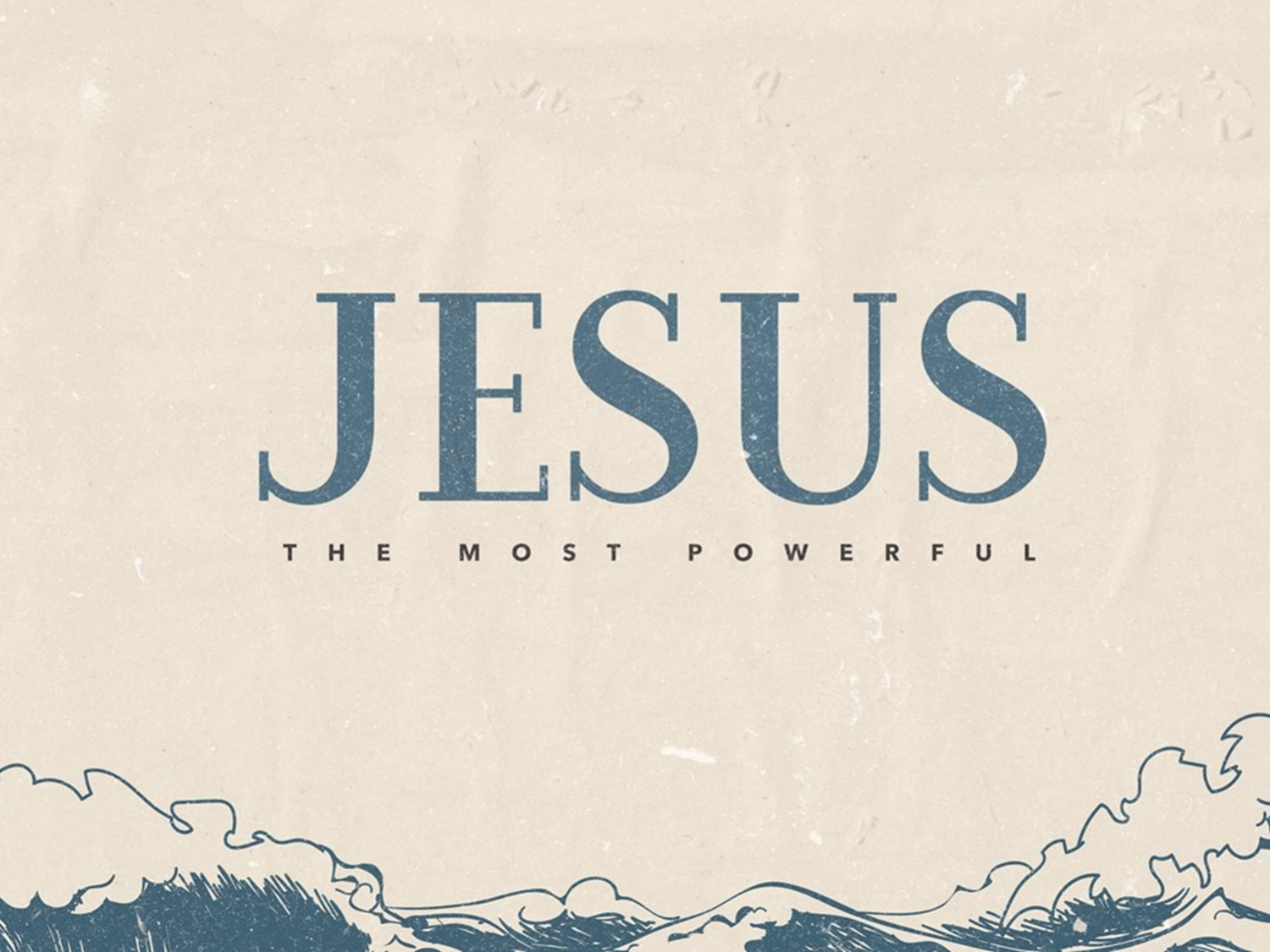### **Counted the Cost**

## **People will pursue what they believe to be most valuable.**

 $\overline{2}$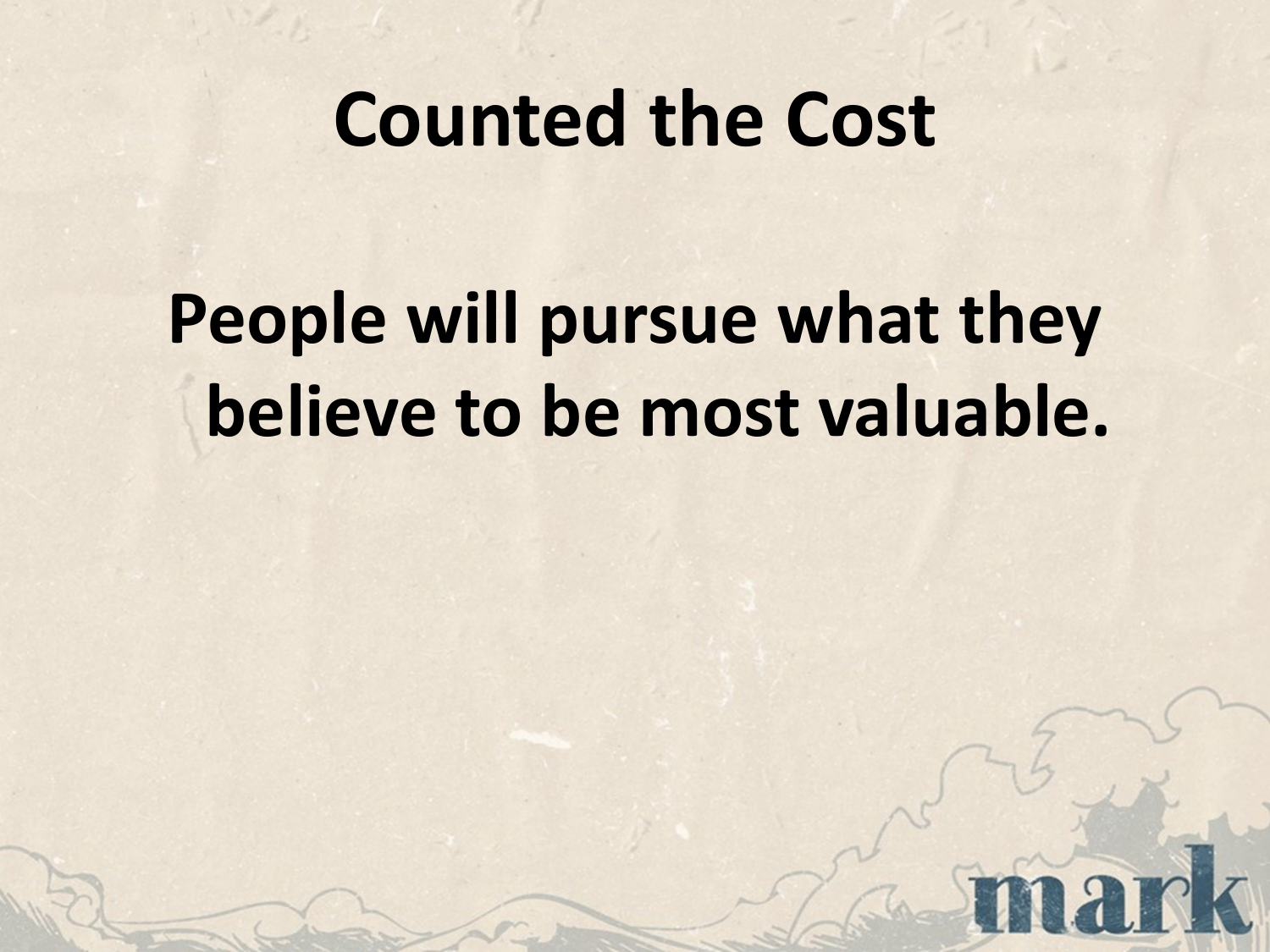#### **Counted the Cost**

**Mark 14:1**

nark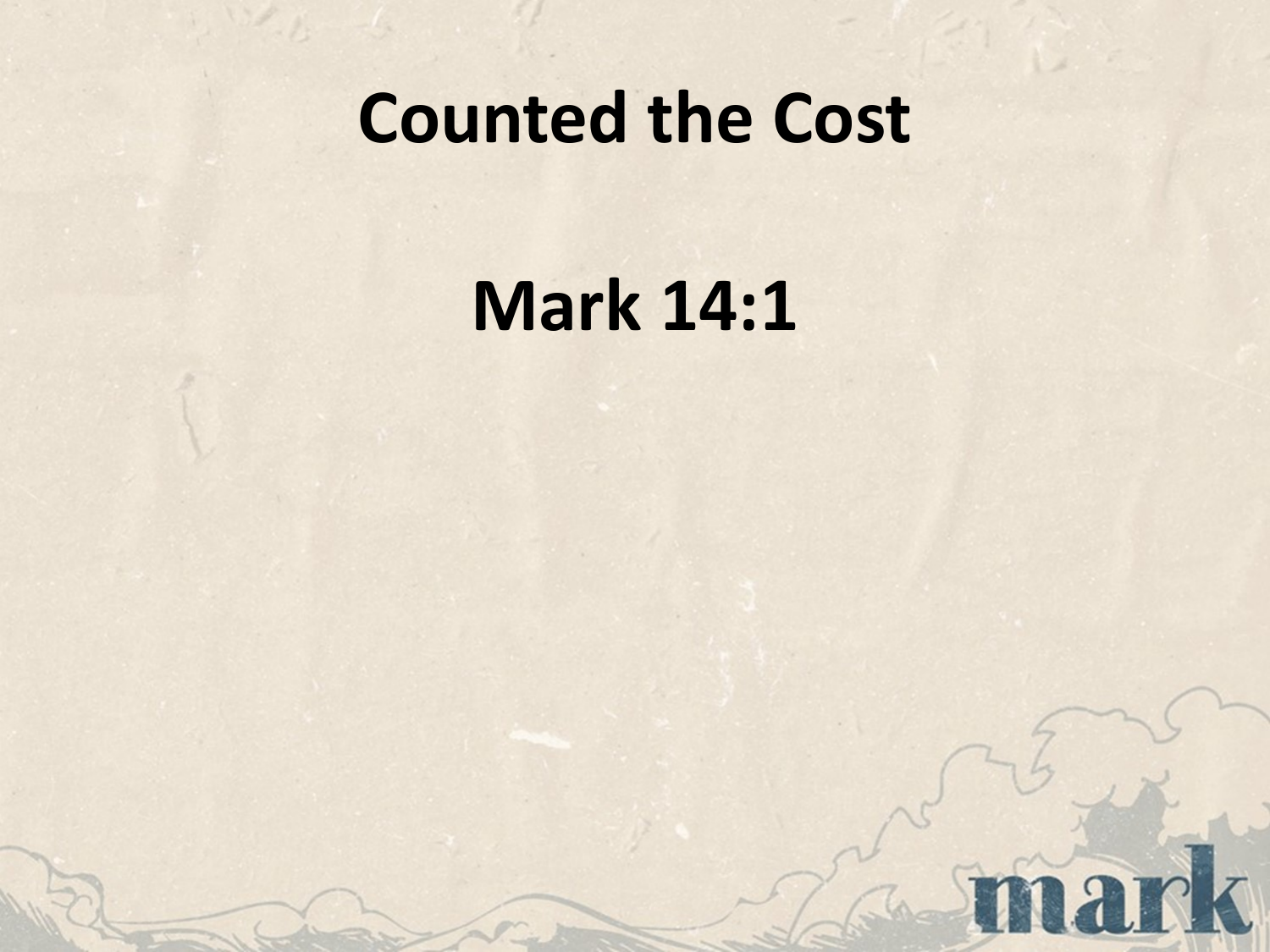**1It was now two days before the Passover and the Feast of Unleavened Bread. And the chief priests and the scribes were seeking how to arrest him by stealth and kill him, 2for they said, "Not during the feast, lest there be an uproar from the people."**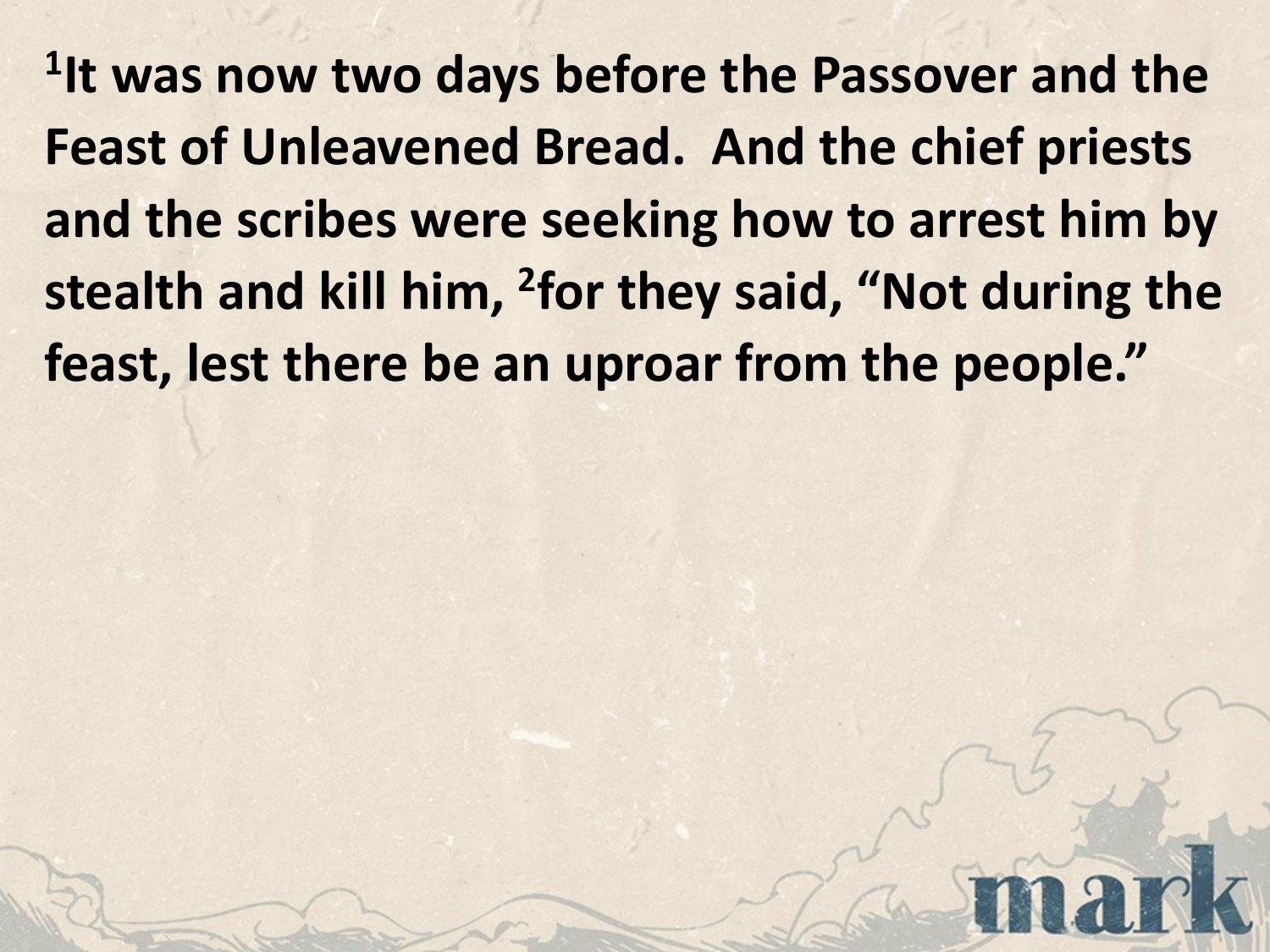**And every priest stands daily at his service, offering repeatedly the same sacrifices, which can never take away sins. But when Christ had offered for all time a single sacrifice for sins, he sat down at the right hand of God, waiting from that time until his enemies should be made his footstool for his feet. For by a single offering he has perfected for all time those who are being sanctified.** 

Hebrews 10:11-14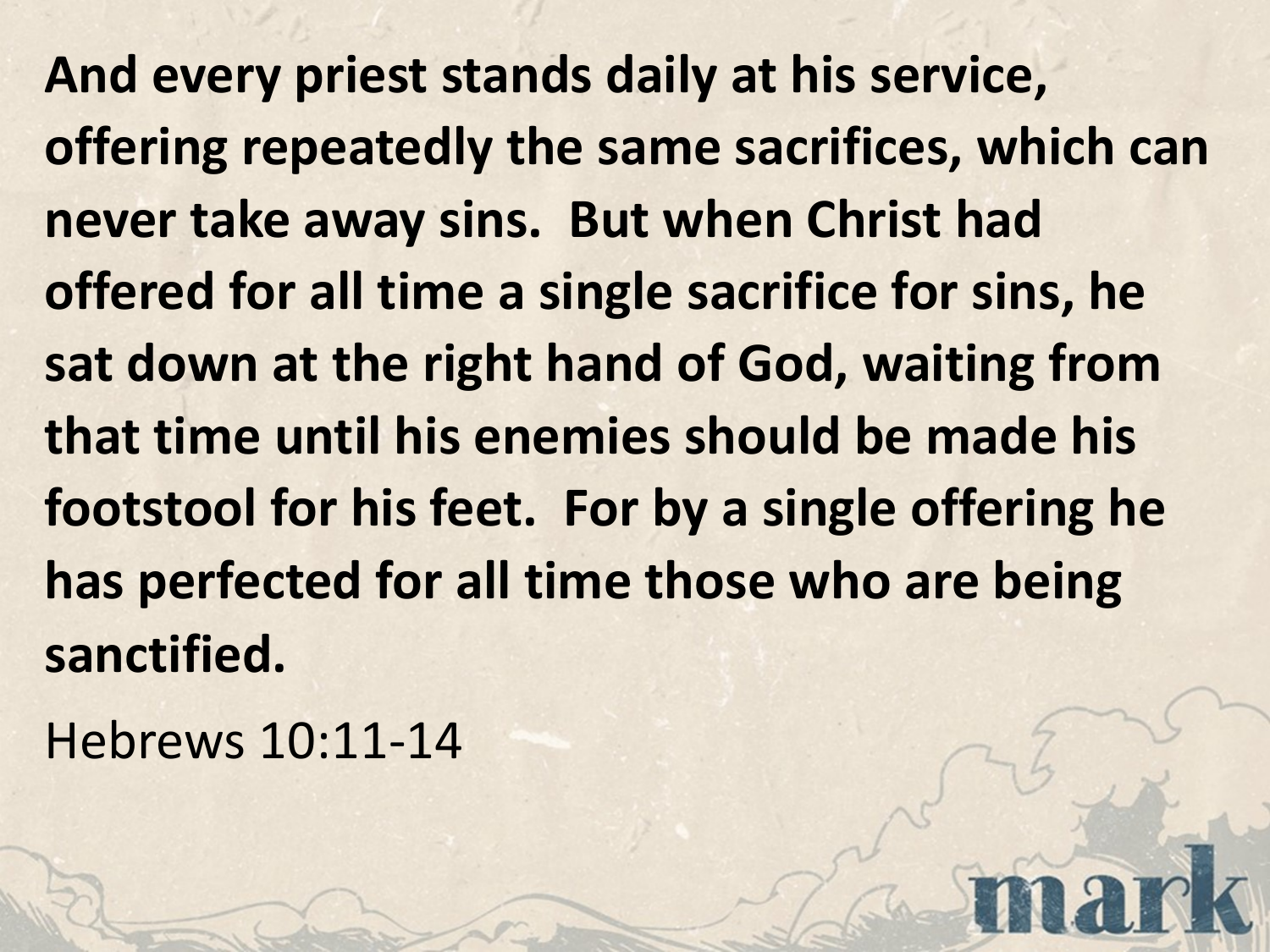**3And while he was at Bethany in the house of Simon the leper, as he was reclining at table, a woman came with an alabaster flask of ointment of pure nard, very costly, and she broke the flask and poured it over his head. 4There were some who said to themselves indignantly, "Why was the ointment wasted like that? 5For this ointment could have been sold for more than three hundred denarii and given to the poor." And they scolded her.**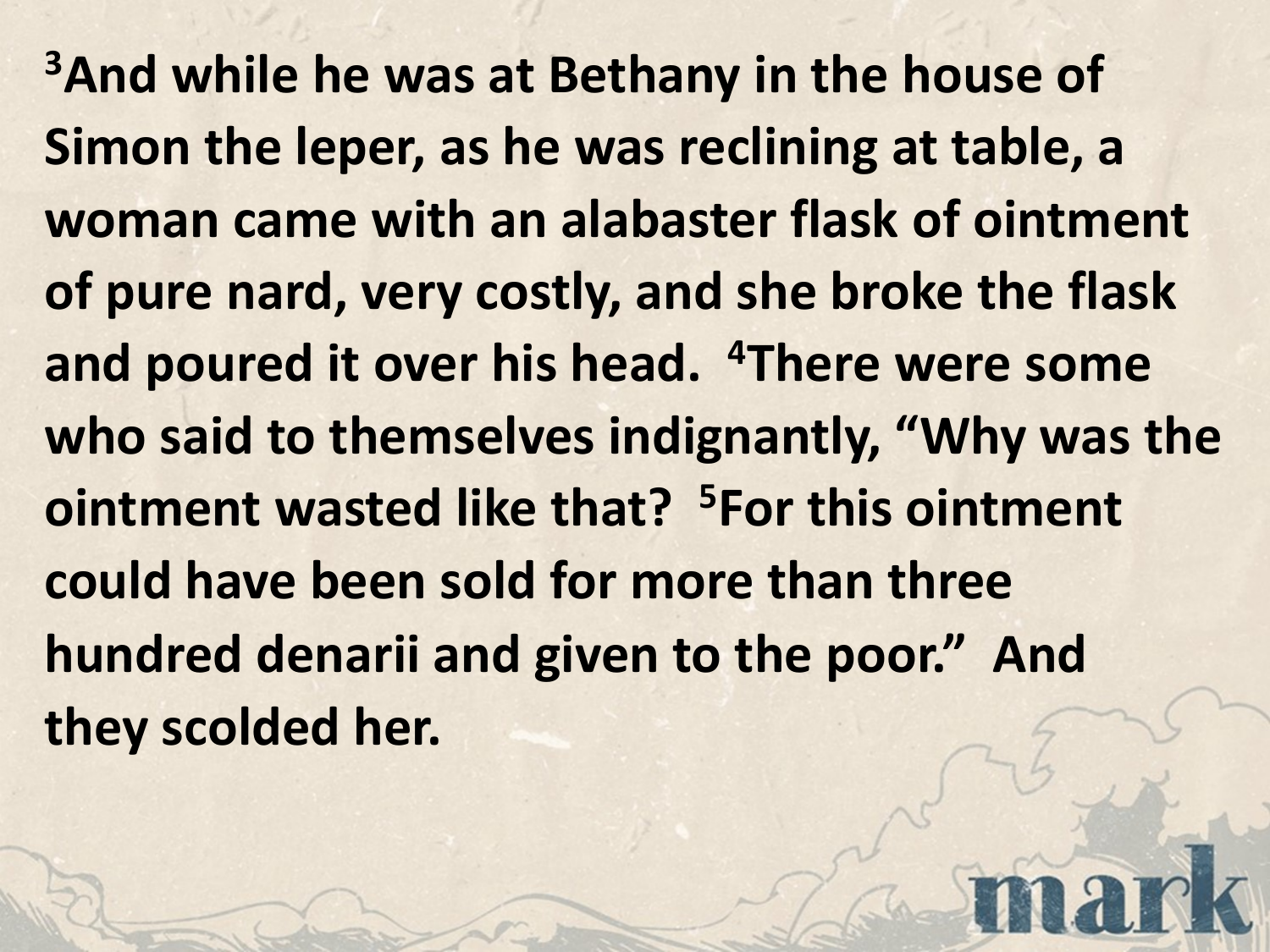**6But Jesus said, "Leave her alone. Why do you trouble her? She has done a beautiful thing to me. 7For you always have the poor with you, and whenever you want, you can do good for them. But you will not always have me. 8She has done what she could; she has anointed my body beforehand for burial. 9And truly, I say to you, wherever the gospel is proclaimed in the whole world, what she has done will be told in memory of her."**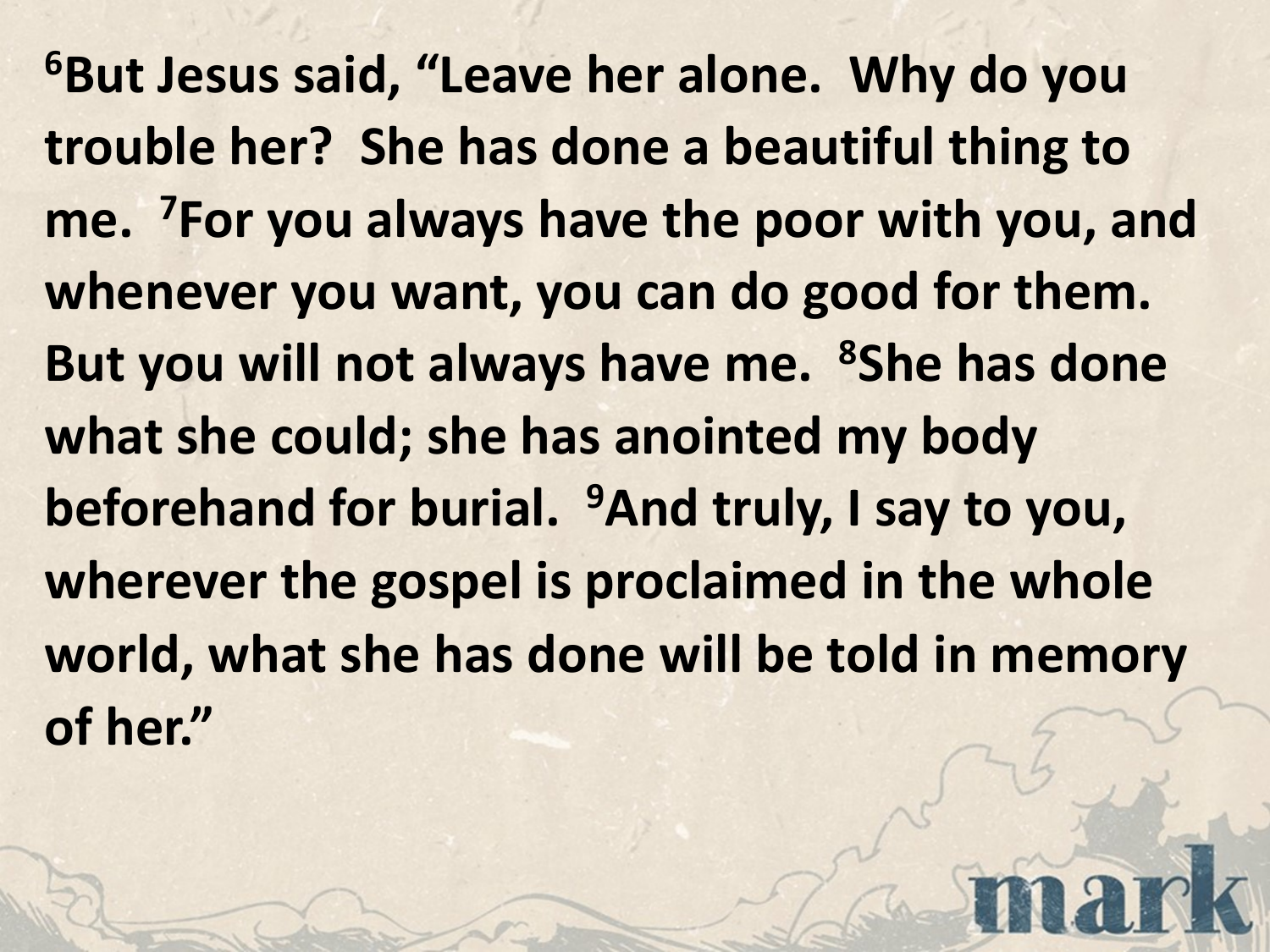**10Then Judas Iscariot, who was one of the twelve, went to the chief priests in order to betray him to them. 11And when they heard it, they were glad and promised to give him money. And he sought an opportunity to betray him.**